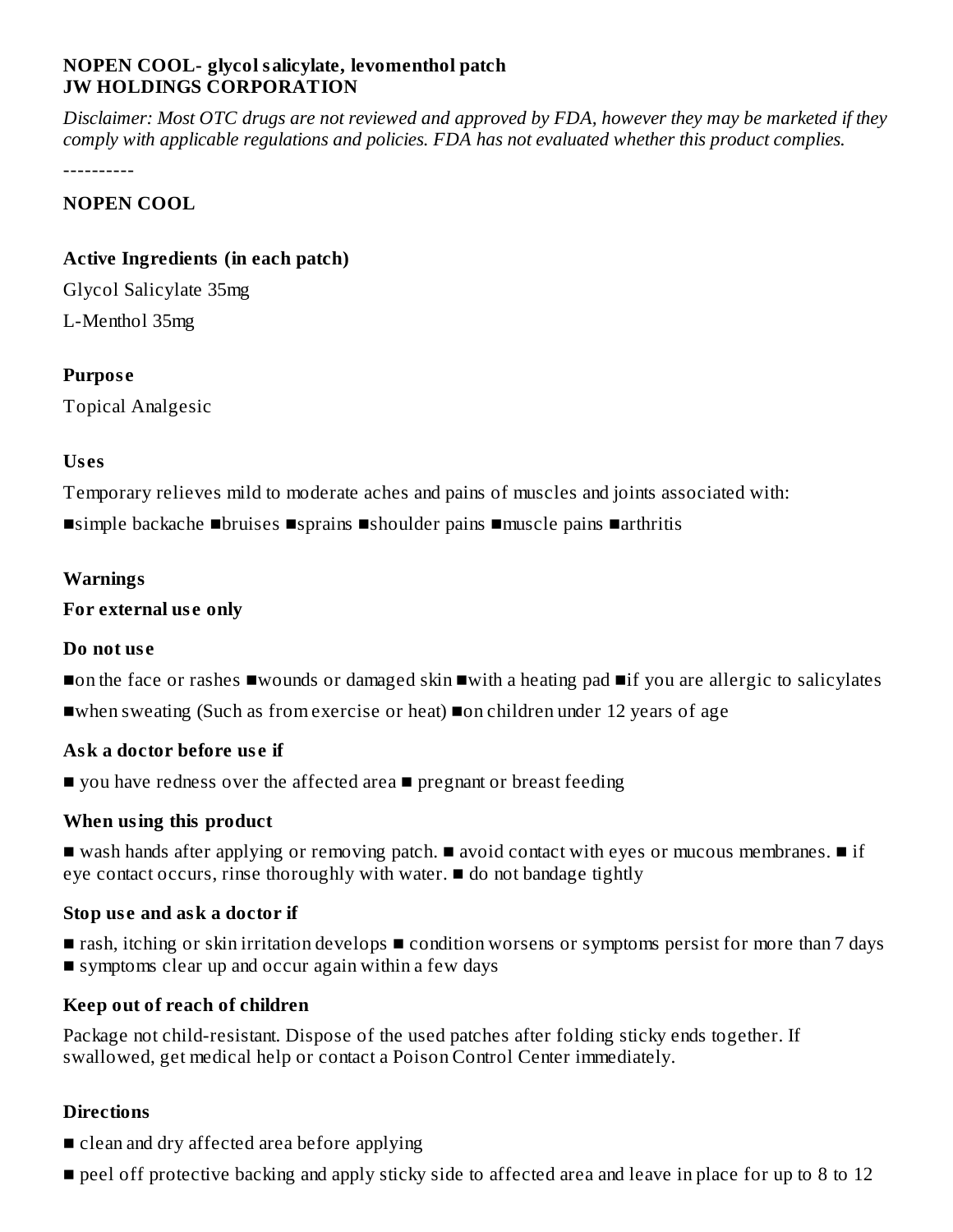#### hours

■ remove used patch from skin before applying a new patch

### **Other Information**

- $\blacksquare$  store at 20 $\blacksquare$  to 25 $\blacksquare$  (68 $\blacksquare$  to 77 $\blacksquare$ )
- avoid storing product in direct sunlight
- protect product from excessive moisture
- some individuals may not experience pain relief until several hours after applying the patch

#### **Inactive ingredients**

Acryl Adhesive, Nonwoven Polyester Fabric, Paper Release Liner, Rubber Adhesive, Vanillyl Butyl Ether

#### **Questions or comments?**

Call 1-562-281-5888 Monday-Friday 9AM-4PM ET

Distributed by: Jemian USA Inc

### **Principal Display Panel-5 Patches**

JW Pharmaceutical **NOPEN** Cool Neutral sensation type Glycol Salicylate/ L-Menthol 5 Patches 2.7 in x 3.9 in (7 cm x 10 cm)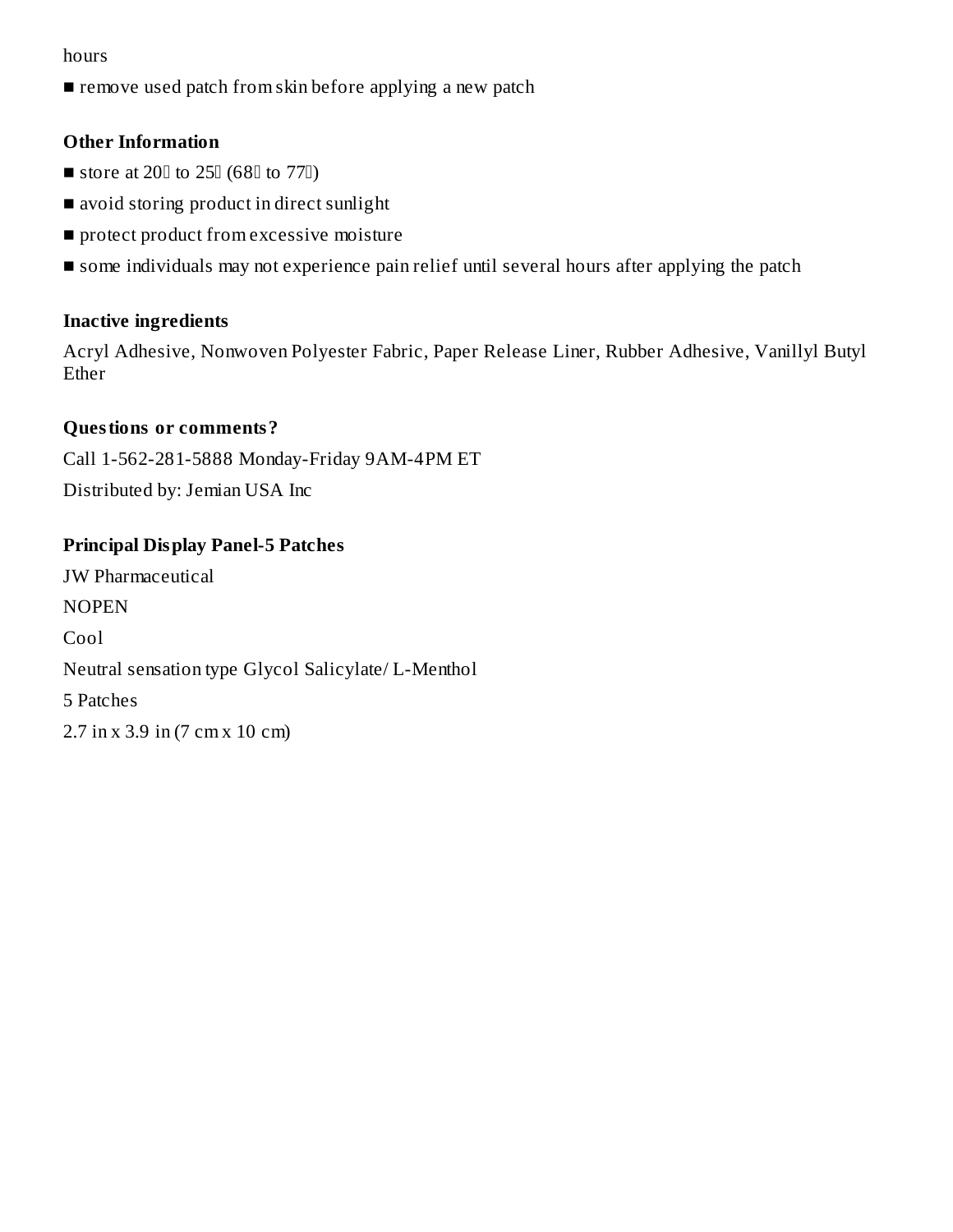

| 강력한 소염(양양 - 진동효과<br>5 Z 15                                                                                                                                                                                                                                                                                      | <b>NOPEN</b><br><b>L</b> Cool       |                                                                                                                                                                                                                                                       | 264<br>12년 통사<br>树皮<br>수례 소영제 |  |  |  |
|-----------------------------------------------------------------------------------------------------------------------------------------------------------------------------------------------------------------------------------------------------------------------------------------------------------------|-------------------------------------|-------------------------------------------------------------------------------------------------------------------------------------------------------------------------------------------------------------------------------------------------------|-------------------------------|--|--|--|
| <b>Drug Facts</b>                                                                                                                                                                                                                                                                                               |                                     | Drug Facts (continued)                                                                                                                                                                                                                                |                               |  |  |  |
| Active ingredients (in each patch)                                                                                                                                                                                                                                                                              | Purpose                             | Keep out of reach of children, Package not child-resistant. Dispose of the<br>used patches after folding sticky ends together. If swallowed, get medical help<br>or contact a Poison Control Center immediately.                                      |                               |  |  |  |
| Uses<br>Temporary relieves mild to moderate aches and pains of muscles and ioints<br>associated with:<br>simple backache ubruises a sprains ashoulder pains amuscle pains aarthritis                                                                                                                            |                                     | <b>Directions</b><br>clean and dry affected area before applying<br>peel off protective backing and apply sticky side to affected area and leave in place<br>for up to 8 to 12 hours . remove used patch from skin before applying a new patch        |                               |  |  |  |
| <b>Warnings</b><br>For external use only<br>Do not use<br>on the face or rashes uwounds or damaged skin uwith a heating pad<br>in if you are allergic to salicylates wwhen sweating (such as from exercise or heat)<br>on children under 12 years of age                                                        |                                     | Other information<br>store at 20°C to 25°C (68°F to 77°F)<br>a avoid storing product in direct sunlight<br>protect product from excessive moisture<br>some individuals may not experience pain relief until several hours after<br>applying the patch |                               |  |  |  |
| Ask a doctor before use if<br>vou have redness over the affected area a pregnant or breast feeding<br>When using this product<br>wash hands after applying or removing patch. a avoid contact with eyes or<br>mucous membranes. . if eye contact occurs, rinse thoroughly with water.<br>do not bandage tightly |                                     | <b>Inactive ingredients</b><br>Acryl Adhesive, Nonwoven Polyester Fabric, Paper Release Liner,<br>Rubber Adhesive, Vanillvl Butvl Ether                                                                                                               |                               |  |  |  |
| Stop use and ask a doctor if<br>sa rash, itching or skin irritation develops a condition worsens or symptoms persist<br>for more than 7 days a symptoms clear up and occur again within a few days                                                                                                              |                                     | Questions or comments?<br>Call 1-562-281-5888 Monday-Friday 9AM-4PM ET<br>Distributed by: Jemian USA Inc.                                                                                                                                             |                               |  |  |  |
| <b>W</b> Pharmaceutical<br>Manufactured for JW Pharmaceutical<br>Distributed by Jemian USA, Inc.<br>$\cdots$                                                                                                                                                                                                    | Lot No.:<br><b>Expiration Date:</b> |                                                                                                                                                                                                                                                       | 88064498005420                |  |  |  |

| <b>NOPEN COOL</b>                                                                                                                    |                    |                    |               |  |          |  |  |
|--------------------------------------------------------------------------------------------------------------------------------------|--------------------|--------------------|---------------|--|----------|--|--|
| glycol salicylate, levomenthol patch                                                                                                 |                    |                    |               |  |          |  |  |
|                                                                                                                                      |                    |                    |               |  |          |  |  |
| <b>Product Information</b>                                                                                                           |                    |                    |               |  |          |  |  |
| <b>Product Type</b>                                                                                                                  | HUMAN OTC DRUG     | Item Code (Source) | NDC:69365-006 |  |          |  |  |
| <b>Route of Administration</b>                                                                                                       | <b>TRANSDERMAL</b> |                    |               |  |          |  |  |
|                                                                                                                                      |                    |                    |               |  |          |  |  |
|                                                                                                                                      |                    |                    |               |  |          |  |  |
| <b>Active Ingredient/Active Moiety</b>                                                                                               |                    |                    |               |  |          |  |  |
| <b>Ingredient Name</b><br><b>Basis of Strength</b>                                                                                   |                    |                    |               |  | Strength |  |  |
| GLYCOL SALICYLATE (UNII: 3I1VBB7AXH) (GLYCOL SALICYLATE - UNII:3I1VBB7AXH)<br><b>GLYCOL SALICYLATE</b>                               |                    |                    |               |  | $35$ mg  |  |  |
| MENTHOL, UNSPECIFIED FORM (UNII: L7T10EIP3A) (MENTHOL, UNSPECIFIED FORM -<br>MENTHOL, UNSPECIFIED<br>UNII:L7T10EIP3A)<br><b>FORM</b> |                    |                    |               |  | 35 mg    |  |  |
|                                                                                                                                      |                    |                    |               |  |          |  |  |
|                                                                                                                                      |                    |                    |               |  |          |  |  |
| <b>Inactive Ingredients</b>                                                                                                          |                    |                    |               |  |          |  |  |
| <b>Ingredient Name</b>                                                                                                               |                    |                    |               |  |          |  |  |
| LOW DENSITY POLYETHYLENE (UNII: J245LN42AI)                                                                                          |                    |                    |               |  |          |  |  |
| 2-ETHYLHEXYL ACRYLATE (UNII: HR49R9S6XG)                                                                                             |                    |                    |               |  |          |  |  |
| VANILLYL BUTYL ETHER (UNII: S2ULN37C9R)                                                                                              |                    |                    |               |  |          |  |  |
| POLYETHYLENE TEREPHTHALATE (INTRINSIC VISCOSITY 0.70-1.00) (UNII: 645M2T7FHZ)                                                        |                    |                    |               |  |          |  |  |
| PO WDERED CELLULOSE (UNII: SMD1X3XO9M)                                                                                               |                    |                    |               |  |          |  |  |